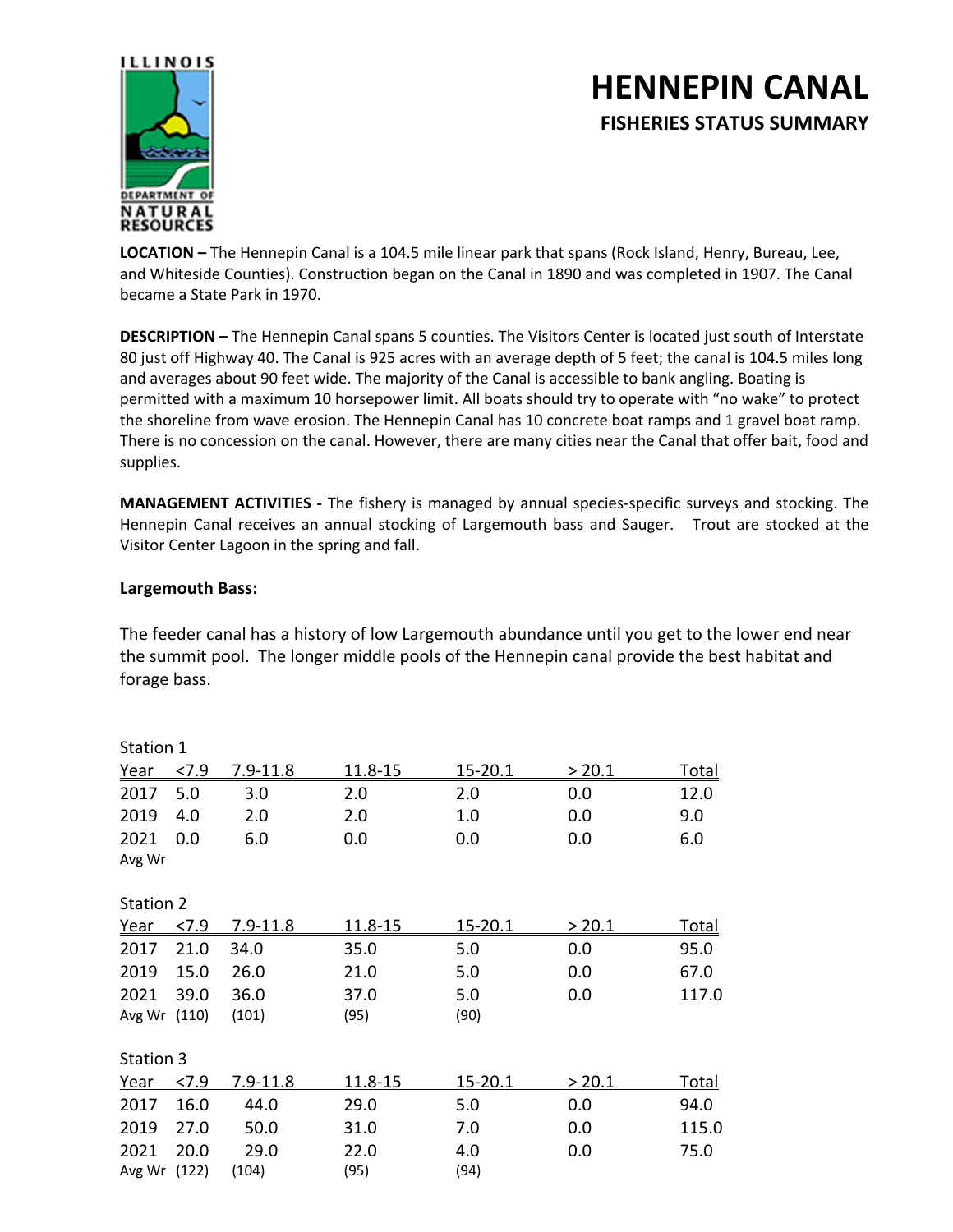| Station 4    |      |              |         |                |        |              |
|--------------|------|--------------|---------|----------------|--------|--------------|
| Year         | 27.9 | $7.9 - 11.8$ | 11.8-15 | 15-20.1        | > 20.1 | <b>Total</b> |
| 2017         | 13.0 | 45.0         | 37.0    | 25.0           | 0.0    | 120.0        |
| 2019         | 46.0 | 84.0         | 19.0    | 5.0            | 0.0    | 154.0        |
| 2021         | 16.0 | 51.0         | 35.0    | 4.0            | 0.0    | 106.0        |
| Avg Wr (112) |      | (97)         | (88)    | (94)           |        |              |
| Station 5    |      |              |         |                |        |              |
| Year         | 27.9 | $7.9 - 11.8$ | 11.8-15 | 15-20.1        | > 20.1 | <u>Total</u> |
| 2017         | 8.0  | 10.0         | 18.0    | 28.0           | 0.0    | 64.0         |
| 2019         | 14.0 | 8.0          | 14.0    | 8.0            | 0.0    | 44.0         |
| 2021         | 16.0 | 12.0         | 8.0     | 2.0            | 0.0    | 38.0         |
| Avg Wr (107) |      | (107)        | (90)    | (92)           |        |              |
| Station 6    |      |              |         |                |        |              |
| <u>Year</u>  | 27.9 | $7.9 - 11.8$ | 11.8-15 | <u>15-20.1</u> | > 20.1 | <u>Total</u> |
| 2017         | 2.0  | 10.0         | 8.0     | 12.0           | 0.0    | 32.0         |
| 2019         | 24.0 | 18.0         | 4.0     | 2.0            | 0.0    | 48.0         |
| 2021         | 8.0  | 8.0          | 8.0     | 2.0            | 0.0    | 26.0         |
| Avg Wr       |      | (101)        | (92)    | (81)           |        |              |
| Station 8    |      |              |         |                |        |              |
| <u>Year</u>  | 27.9 | $7.9 - 11.8$ | 11.8-15 | $15 - 20.1$    | > 20.1 | <u>Total</u> |
| 2017         | 18.0 | 8.0          | 30.0    | 24.0           | 0.0    | 80.0         |
| 2019         | 10.0 | 14.0         | 12.0    | 4.0            | 0.0    | 40.0         |
| 2021         | 88.0 | 10.0         | 8.0     | 2.0            | 0.0    | 108.0        |
| Avg Wr(102)  |      | (102)        | (111)   | (92)           |        |              |

## **Bluegill:**

Bluegills are abundant throughout the entire canal system. The middle, longer, pools typically have the best populations but in the recent years the east end of the canal near Tiskilwa has a strong Bluegill population.

| Station 1   |       |             |             |            |              |
|-------------|-------|-------------|-------------|------------|--------------|
| <u>Year</u> | < 3.1 | $3.1 - 5.9$ | $5.9 - 7.9$ | $7.9 - 10$ | <b>Total</b> |
| 2017        | 18.0  | 49.0        | 12.0        | 0.0        | 79.0         |
| 2019        | 24.0  | 15.0        | 8.0         | 0.0        | 47.0         |
| 2021        | 18.0  | 94.0        | 10.0        | 0.0        | 122.0        |
| Avg Wr      |       | (122)       | (108)       |            |              |
| Station 2   |       |             |             |            |              |
| <u>Year</u> | < 3.1 | $3.1 - 5.9$ | $5.9 - 7.9$ | $7.9 - 10$ | <u>Total</u> |
| 2017        | 3.0   | 244.0       | 89.0        | 0.0        | 336.0        |
| 2019        | 70.0  | 139.0       | 42.0        | 0.0        | 251.0        |
| 2021        | 23.0  | 156.0       | 89.0        | 0.0        | 268.0        |
| Avg Wr      |       | (125)       | (115)       |            |              |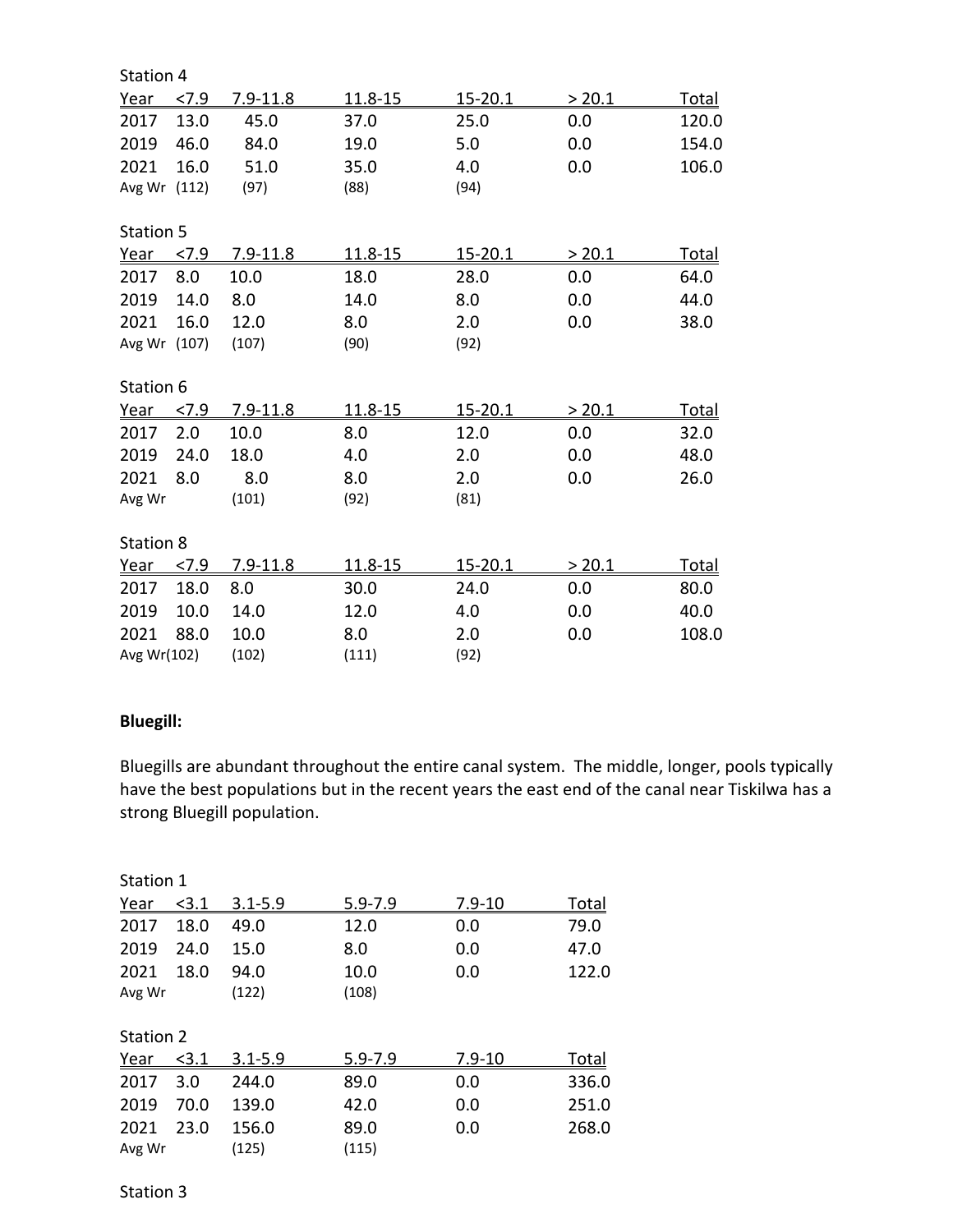| Year        | < 3.1          | $3.1 - 5.9$    | $5.9 - 7.9$    | $7.9 - 10$ | <u>Total</u> |  |
|-------------|----------------|----------------|----------------|------------|--------------|--|
| 2017        | 1.0            | 164.0          | 58.0           | 0.0        | 223.0        |  |
| 2019        | 96.0           | 398.0          | 82.0           | 0.0        | 576.0        |  |
| 2021        | 72.0           | 163.0          | 40.0           | 0.0        | 275.0        |  |
| Avg Wr      |                | (119)          | (116)          |            |              |  |
|             |                |                |                |            |              |  |
| Station 4   |                |                |                |            |              |  |
| Year        | < 3.1          | $3.1 - 5.9$    | $5.9 - 7.9$    | $7.9 - 10$ | <u>Total</u> |  |
| 2017        | 0.0            | 134.0          | 52.0           | 0.0        | 186.0        |  |
| 2019        | 27.0           | 232.0          | 37.0           | 0.0        | 296.0        |  |
| 2021        | 21.0           | 92.0           | 53.0           | 0.0        | 166.0        |  |
| Avg Wr      |                | (110)          | (105)          |            |              |  |
|             |                |                |                |            |              |  |
| Station 5   |                |                |                |            |              |  |
| <u>Year</u> | <u>&lt;3.1</u> | <u>3.1-5.9</u> | <u>5.9-7.9</u> | 7.9-10     | <u>Total</u> |  |
| 2017        | 4.0            | 400.0          | 144.0          | 0.0        | 548.0        |  |
| 2019        | 40.0           | 236.0          | 216.0          | 0.0        | 492.0        |  |
| 2021        | 12.0           | 240.0          | 184.0          | 0.0        | 436.0        |  |
| Avg Wr      |                | (115)          | (101)          |            |              |  |
|             |                |                |                |            |              |  |
| Station 6   |                |                |                |            |              |  |
| Year        | < 3.1          | $3.1 - 5.9$    | $5.9 - 7.9$    | $7.9 - 10$ | <u>Total</u> |  |
| 2017        | 8.0            | 164.0          | 46.0           | 0.0        | 218.0        |  |
| 2019        | 4.0            | 122.0          | 80.0           | 0.0        | 206.0        |  |
| 2021        | 92.0           | 160.0          | 24.0           | 0.0        | 302.0        |  |
| Avg Wr      |                | (104)          | (104)          |            |              |  |
|             |                |                |                |            |              |  |
| Station 8   |                |                |                |            |              |  |
| Year        | < 3.1          | $3.1 - 5.9$    | $5.9 - 7.9$    | $7.9 - 10$ | <u>Total</u> |  |
| 2017        | 0.0            | 342.0          | 192.0          | 0.0        | 534.0        |  |
| 2019        | 24.0           | 102.0          | 76.0           | 0.0        | 202.0        |  |
| 2021        | 20.0           | 68.0           | 30.0           | 0.0        | 118.0        |  |
| Avg Wr      |                | (113)          | (98)           |            |              |  |

**ADDITIONAL FISH SPECIES –** The Hennepin Canal supports a variety of fish species which include Flathead catfish, Channel catfish, Crappie species, Common carp, and others.

**FISHING REGULATIONS –** Statewide fishing regulations apply at this lake (see current Illinois Fishing Information booklet and IFISHILLINOIS website http://www.ifishillinois.org/ for specific details).

Additional Site Specific fishing regulations:

|                                                         | Large or Smallmouth Bass 6 Fish Daily Creel Limit (14" Minimum Length Limit) |
|---------------------------------------------------------|------------------------------------------------------------------------------|
| Bluegill or Redear Sunfish Statewide Regulation         |                                                                              |
|                                                         |                                                                              |
| Walleye, Sauger, or Hybrid Walleye Statewide Regulation |                                                                              |

Jug Fishing is permitted from sunset to sunrise

Carp and Buffalo may be taken by bow and arrow devices May 1 through September 30